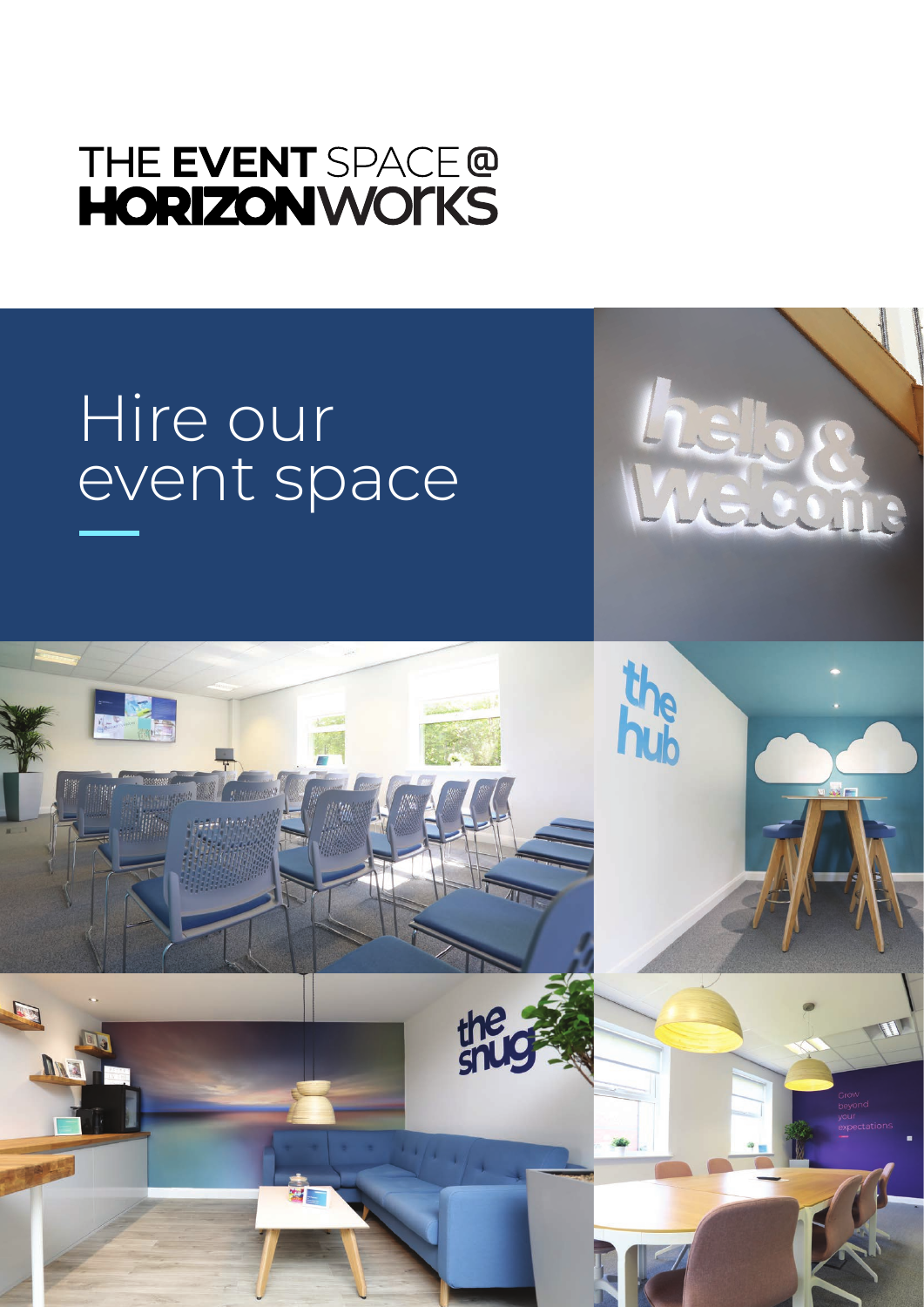

# Hire our new and exclusive event space

The Event Space @ Horizon Works is the perfect choice for a range of business events, from seminars and networking events to product launches and presentations.

The space includes The Boardroom, The Hub, The Snug and a 48 seat theatre style Seminar Room – all with high quality facilities, free Wi-Fi and large presentation screens.

Ideally situated close to the A19 and A1 road links on the outskirts of Cramlington, and 15 minutes drive from Newcastle Airport, our space offers a convenient and comfortable space with the added benefit of free parking.

The Event Space can accommodate a range of different types of business events. From small scale, intimate boardroom-style presentations of up to 10 people through to larger networking events which will cater for up to 60.

- Seminars and workshops
- Networking events
- Client presentations
- Strategy and management away days
- Team presentations
- Brainstorm sessions
- Team planning days
- Product launches and demos
- Drinks receptions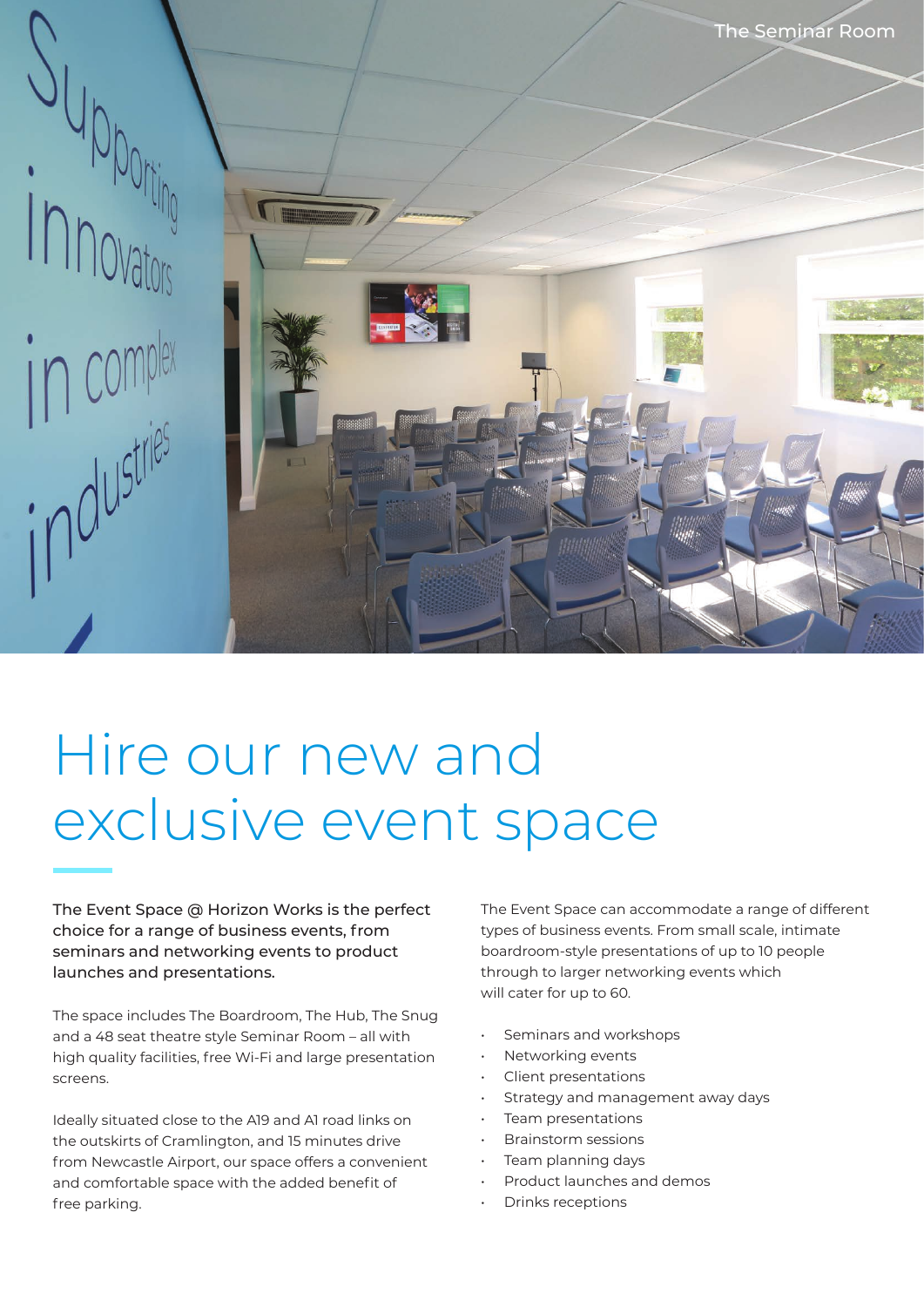### Seminar Room

The Seminar Room can seat up to 48 delegates theatre style and features a 75" high resolution screen for presentations. The room is open, light and airy and has air conditioning. When you book our Seminar Room, you gain access to the full event space downstairs:

- The Boardroom where we serve your food and buffet
- The Snug where we serve your coffee, tea and refreshments
- The Hub an additional break out space for your guests

We can tailor the Seminar Room to your requirements:

- Theatre style
- Classroom layout
- Boardroom
- Open space / standing



### Event Services

We offer the following:

- A free dedicated events coordinator
- Organisation of any catering requirements
- Free-flowing hot drinks in our coffee bar
- Free Wi-Fi and use of our 75" and 65" presentation screens
- Free registration desk for use in the foyer
- Space to display your marketing banners
- We can also provide additional resources on request such as flip charts

Our aim is to provide an exclusive space for businesses to use and receive a premium service.



# The Boardroom

The Boardroom can seat up to 10 delegates and features a 65" high resolution screen for presentations. The room is light and spacious and includes a conference phone facility.

Depending on the type of event you are organising, we can serve your refreshments in The Snug to give you extra space and you also have the option of using The Hub as an additional break out space.

## Catering

We offer freshly prepared and quality food options including:

- Breakfast options and platters
- 
- **Executive buffets**
- **Executive hot food lunches**
- Tapas and canapes
- Extras such as platters and salads
- Alternative drinks options
- Special dietary needs can be catered for